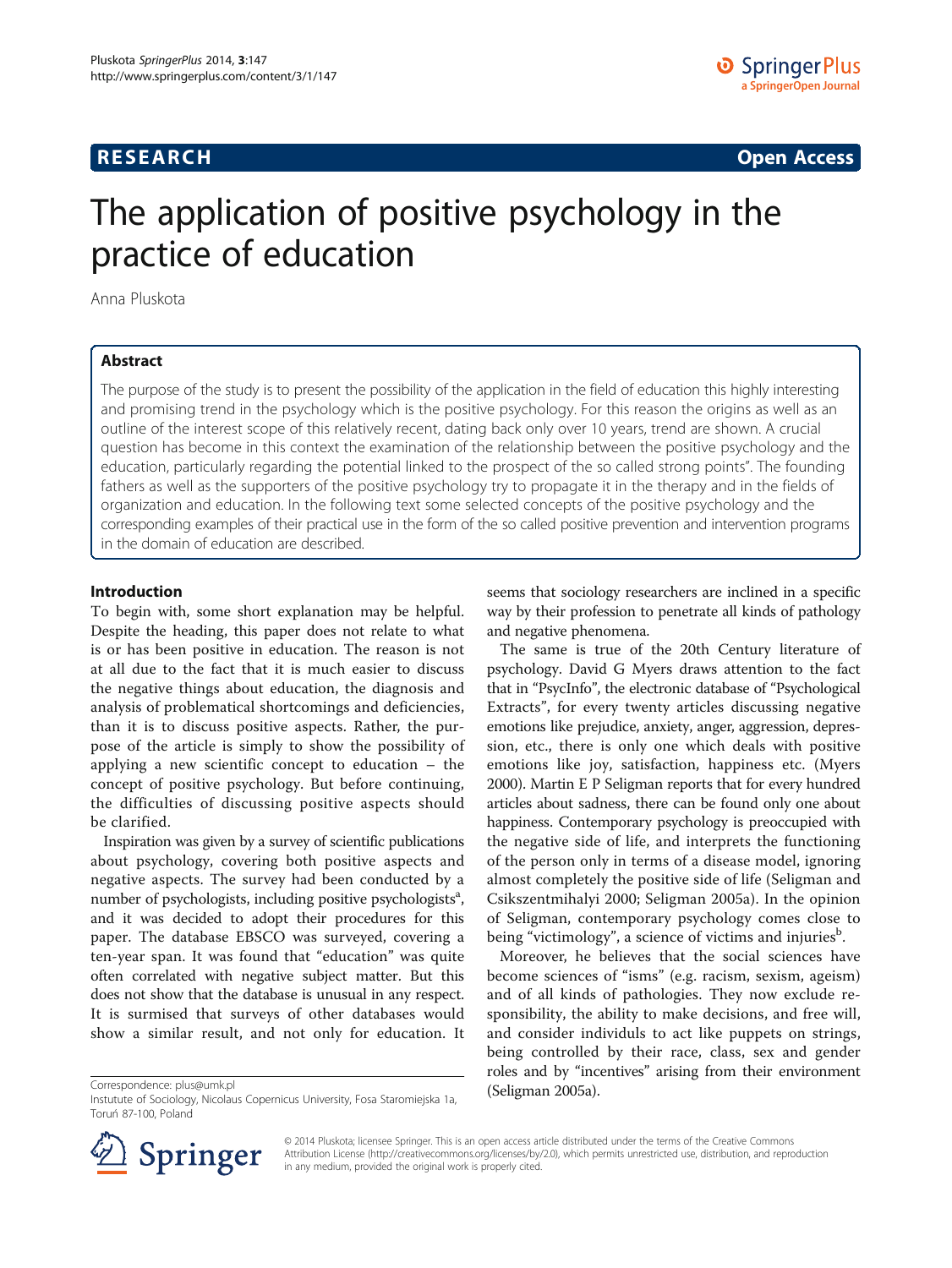Positive psychology has also emerged in specific reaction to the deteriorating social indicators in many economically and socially developed countries, because the progress of their economies, the growing wealth of states and their citizens, is not matched by an increase in life satisfaction, i.e. to mental well-being.

According to the World Health Organization, mental depression is the main cause of disability, and had become by the year 2000 the fourth gravest health problem throughout the world (see the YLD-indicator (Years of life Lost due to Disability) and the DALY- indicator (Disability-Adjusted Life Years) in the website of the World Health Organization (Mental Health, [2001](#page-6-0)). WHO experts estimate that by 2020 depression will have become the second largest health problem in the world. Also, the foremost proponents of positive psychology (among others Seligman [2005a,](#page-6-0) Myers [2000](#page-6-0)) expect an epidemic of depression which will be particularly dangerous in view of the fact that depression increasingly affects younger people. According to the DALY indicator, in the age group 15–44 years depression is now the second greatest cause of disability, while suicide is one of the most frequent causes of death across the world, especially for young people (WHO official website, 2010).

An epidemic of depression, pessimism and lowered selfesteem in the young generation constitutes not only one of the major threats to mental health, but also becomes a serious social and economic problem Although positive psychology was conceived in reaction to deteriorating social indicators, that does not mean it is the only remedy. In the view of the founder of positive psychology, Martin Seligman, education is the most important weapon in combating and preventing the above identified problems and threats. Seligman attributed that particular significance to education from the very beginning, that is, since positive psychology was proclaimed. (It can be taken that positive psychology dates from his inauguration speech when he was elected President of the American Psychology Association in 1998). Hence, he argues that positive psychology alone is not capable of coping effectively with an epidemic of depression in the young generation; whereas education can be the best help, if based on the findings and solutions developed in the framework of the trend of thought described hereunder. So, what can the "new" positive education add to social practice and theory? In order to answer this question, it is necessary to mention, at least in a nutshell, what positive psychology is and what it is not.

#### Positive psychology – How it came about, and what its interests are

After World War II, psychology was concerned with only one theme – mental diseases and psychological problems, and their treatment or prevention. Hence, as already

described, the functioning person was analysed almost exclusively in terms of a disease model, a model of deficits. Devoting so much attention to every kind of pathology and phobia resulted in the elimination of the very idea of a fulfilled individual, prospering community from psychological research. It also ignored or denied those possibilities and potentials which could be realised through accessing underlying basic strengths, (in a person, community or institution). As Seligman says, the support and regeneration of existing strengths is the most effective weapon in the therapeutic arsenal (Seligman [2005a,b\)](#page-6-0).

The objective of positive psychology is therefore to initiate a change in psychology as well as in the social sciences, a change to cause a re-orientation and turning away from being exclusively busy with repairing the worst things in life, towards developing the best qualities in life (Seligman [2005a](#page-6-0),[b\)](#page-6-0). Positive psychology as a science is based on three pillars The first is a positive life experience for individuals – exploiting positive emotions. The second pillar is a person's positive physical properties – **exploiting** positive personality traits, mainly virtues and strengths, but also aptitudes. The third pillar is a positive society – exploiting positive social institutions, in particular those such as democracy, a strong family, and education which promotes positive development (Seligman [2005a](#page-6-0)). An eminent task of positive psychology is to provide a theoretical basis as well as practical solutions to enable people to improve their mental well-being and to achieve better physical health. This new trend focuses on scientific research into resources, strengths and happiness. It concentrates on understanding, explaining, and supporting happiness and well-being, as well as upon uncovering the factors influencing such states (Carr [2009,](#page-6-0) Gable and Haidt [2005\)](#page-6-0). Even though the name of the trend was chosen in order to emphasize its area of interest (i.e. what is positive) and to underscore its difference in relation to the post-war achievements in psychology (with their main focus on what is negative), positive psychology is not in itself a separate science in competition with the earlier trends in psychology. Seligman has himself stressed many times that positive psychology is not to be seen in terms of a paradigm shift, and that no dichotomization has occurred in the field of psychology. He is, rather, convinced that it would be a mistake to try to reduce the idea to the mere assumption that once positive psychology had been identified, all that is outside its area of interest would belong to a different type of "negative" psychology<sup>c</sup>.

Although exponents of positive psychology do not explain the functioning of person by the deficit model (explaining function in terms of making up for shortages, minimising pain, compensating for deficits, repairing damage) they do not deny the existence of shortages, deficits and suffering. They argue, however, in favour of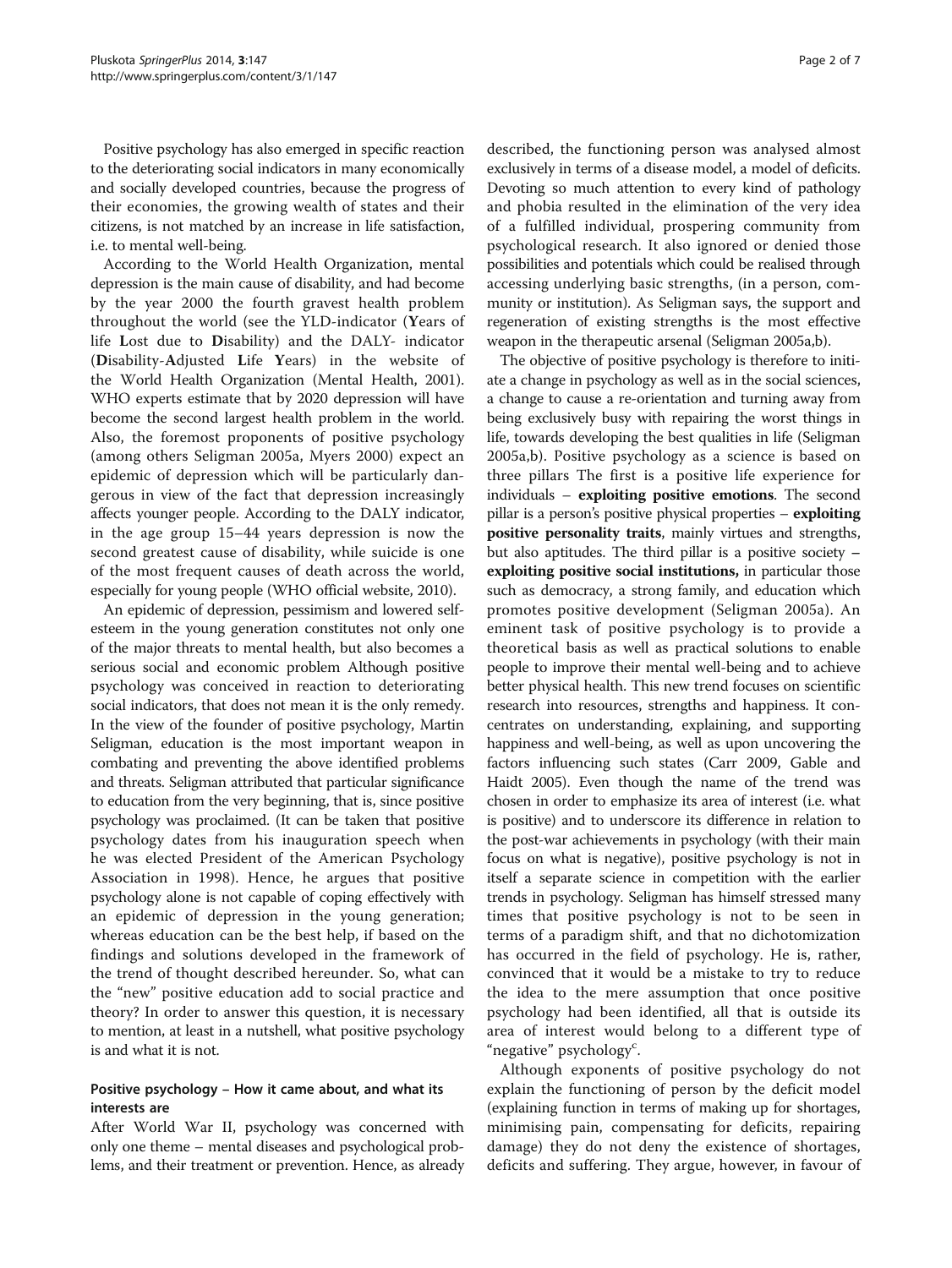the so-called positive model, or strength signatures model, which aims not merely to help the individual to return to normality (normality being understood to be an absence of disturbances), but above all to strive for optimal functioning and development. Positive psychologists are convinced that concentrating on the positive model expands the resources of individuals and of society, contributing to their flourishing and thus reducing the need for "traditional" psychological and social interventions. Also, they believe that the positive model is not in competition with, but complementary to, the deficit model.

Positive psychology should not be seen as research in opposition to the earlier psychology. In creating its new and original theoretical models, positive psychology uses – both theoretically and methodologically – the same set of tools as traditional psychology does. In view of this fact, there is no need for positive psychology to be built entirely as a new construct. There is only required "a change of the object of interest – just moving away from repairing what is worst in life towards creating what is best in life" (Seligman [2005a](#page-6-0)). It constitutes a necessary complement to traditional psychology, bringing in a more systematic and penetrating approach to studying and supporting the optimal functioning of human beings (Seligman et al. [2004\)](#page-6-0).

Positive psychology is sometimes judged to be very close to the popular and pseudo-scientific trend of Positive Thinking. It is even sometimes identified with positive thinking<sup>d</sup>. This demonstrates once again how deceptive the term positive psychology can be. In fact, positive thinking (which is even sometimes regarded as a trend or sub-discipline of science) assumes that it is enough only to think positively in order automatically to be successful, be happy, rich, to enjoy good health and to feel good, and actually contradicts the findings of positive psychology. Positive thinking as a pop-psychological trend, method, or even ideology, but based on ignorance and lack of knowledge, is inefficient and deceptive. According to the positive psychologists (but not only positive psychologists), positive thinking is noxious.

## Positivity in education – a little about the relationship between positive psychology and education

Returning to the previously formulated question about the relationship between positive psychology and education, the connection between the former and educational psychology should be considered. Educational psychology deals – generally speaking, both in its theory and practice – with the development of the affective, cognitive and social competence of young people. Its basic tenets are anchored in humanistic psychology, in which positive psychology resembles it. The theoretical as well as the practical solutions of educational psychology are based on the assumption that research into the development

of a young individual is to be made in the context of the impacts and requirements of social surroundings such as family, school setting and culture. The aim of educational psychology is to help young people find their self-esteem, the meaning of life, and to gain self-confidence. In this dimension, positive psychology converges with the assumptions and practice of educational psychology. The scope of the trend presented in this article is, however, wider when compared with educational psychology, which focuses merely upon some aspects of the quality of life; that is, those which are relevant to children and youths. The objective of positive psychology is to establish original theoretical models concerning the good life in general, with their practical large–scale application going beyond pre-adult educational settings. Hence, there is the possibility of practical implementation of positive psychology in a range of contexts related to a wider concept of education – that of lifelong learning.

Martin E P Seligman has ascribed – from the very beginning when positive psychology was called into being – an immense importance to education in the widest sense. Optimal functioning, improved mental well-being, and effective prevention of an epidemic of depression will not be possible unless the concepts of hard determinism are questioned; the hard determinism which treats the individual as a victim of his or her own biological and socio-demographic characteristics – genes, class, race, gender, material wealth, etc.- and as a prisoner of his or her own past<sup>e</sup>.

The consequence of such hard determinism, so particularly characteristic of the social sciences (especially sociology, psychology and pedagogy), is the widespread view that the past determines both the present and the future, and leads to over-emphasis on negative events and negative emotions. Seligman believes that pessimistic assumptions about the future obstruct or even prevent proper development. They are completely unhelpful whenever development is at stake; in contrast, positive assumptions about the future precede and facilitate progress.

Seligman suggests that the field of education, particularly as far as the younger generation is concerned, should turn to look to the future, should focus on positive emotions, social commitment, the search for meaning, for harmony in human relations; on positive achievements, volition, and freedom, as well as upon health and growth<sup>f</sup>. Positive psychology postulates an understanding of individuals as being neither restricted nor pre-determined, as having personal will and freedom, possessing the potential for growth arising from her or his own strength signatures and virtues. Accordingly, says Seligman, positive psychology can be useful in education and become a reliable tool for definite increases in mental well-being. Even convinced as he is that positive psychology should be present in education, he asks whether mental well-being is something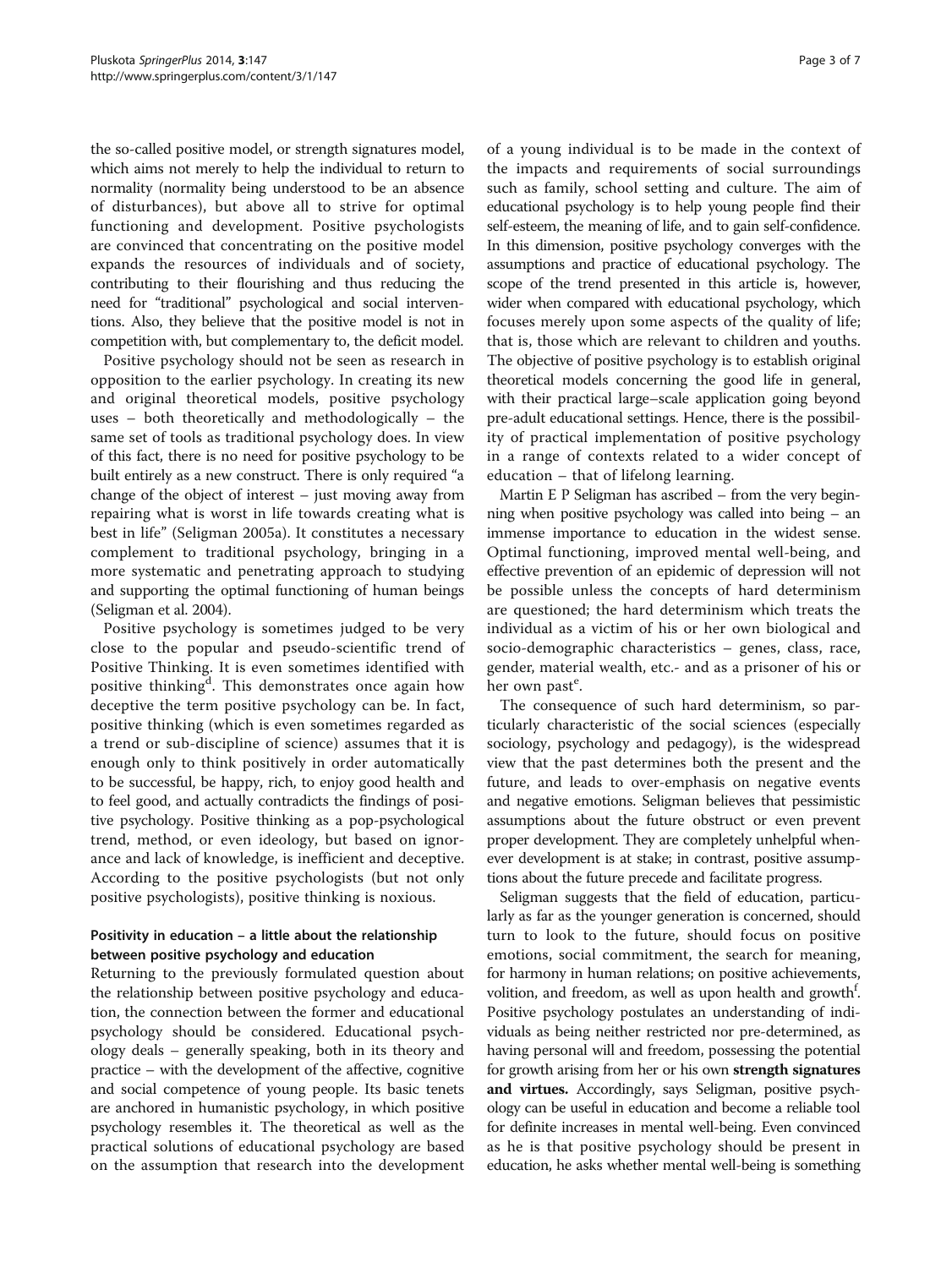to be learned; whether it is  $-$  if it can be put so  $-$  learnable. He answers this question affirmatively. In order to support this assertion, he refers to empirically validated evidence obtained from practical applications of positive psychology, which shows that it is. Among the available evidence there are programs of so-called positive intervention in the field of education, such as for example the training of optimism – the Penn Resiliency Program – or supporting positive emotions – Three Blessings – or the diagnosis and further development of strengths - Signature Strengths<sup>g</sup>.

# Programs of positive intervention – some examples of the application of positive psychology in the field of education

The Penn Resiliency Program (PRP) is a program designed to incorporate, as its main message, prevention of and resistance against the depression epidemic among youngsters<sup>h</sup>. It is based upon the psychological concept stating the highly consequential fact that our convictions regarding events and their interpretation have an impact not only on our emotions but also on our behavioural patterns. The theoretical foundation of this program is the concept of optimism-pessimism elaborated by Seligman, in which optimism and pessimism, considered as relatively durable human traits, have a decisive impact on the total functioning of human beings. They generate activity or passivity, and determine motivation and the choice of strategy for action, and the shape as well as the ways in which life objectives are realized. Optimism or pessimism account for the ability to transcend one's own limits, or for being overwhelmed by feelings of helplessness (Pluskota-Lewandowska [2000, 2009](#page-6-0)). They are both learned predispositions, despite their relatively permanent character. Therefore the PRP – leaning on the assumptions of cognitive-behavioural therapy – adopts a wide range of methods and tools to induce an optimistic style of personal development<sup>i</sup>. Positive intervention of the kind exemplified by the PRP has its own empirical foundation, its effects having been evaluated through longitudinal studies conducted by various research teams in the different continents where the PRP has been implemented. As pointed out by the researchers, the program has proved to be highly effective in reducing the indicators of depression, as measured by the use of standardized scales of helplessness, hopelessness, and depression. The results of the longitudinal studies show that this effect is still maintained two years after the completion of the program. Researchers are convinced that the empirical data proves the long-lasting positive effects of the intervention (Cutuli et al. [2006](#page-6-0), Gillham et al. [1995](#page-6-0), Gillham and Reivich [1999](#page-6-0), Roberts et al. [2004,](#page-6-0) Seligman et al. [2005](#page-6-0)).

The measurements carried out a short time after ending the PRP, and the measurements made after six months or even after two years, provide the evidence that a learned optimistic attitude to success and failure is used decidedly more often among young people who took part in the project, than in the control group who had not taken part. Over the past 20 years, two thousand children between the ages of 8 and 15 years, and from different countries, have participated in the program. The empirically validated effects, as demonstrated by the evaluations, show an increase in psychological resilience, prevention and reduction of the symptoms of depression, the minimising of feelings of hopelessness, lower levels of clinical depression, the prevention or reduction of anxiety, and reduced aggression and criminality (Seligman et al. [2009](#page-6-0)).

#### Social commitment – signature strengths

Diagnosing and further developing strengths – this is the proposal widely promoted by Martin E P Seligman, based on the concept of so-called signature strengths. It is interesting to note that this concept emerged to meet needs in the field of education, notwithstanding the fact that as its authors and supporters believe, it can be more widely applied (signature strengths being, in practice, applicable for any individual, independently of that person's social and demographic characteristics). The immediate reason, the driving force leading to this conception, was the necessity of constructing an effective intervention program for young people, financed by the Education department of the United States of America. A representative of that department asked Martin Seligman for help in 1999. He in turn convoked and assembled a team of scholars, presided over by Christopher Peterson. The main idea of the team was the assumption that any intervention aiming to improve the "character" of the youths would not be possible until those in charge of the program had acquired a background knowledge of what was to be made better. This is how the idea of a "taxonomy of good character" arose – the classification of strengths (Seligman [2005a\)](#page-6-0). In consequence, the main task for the scholars and practitioners involved in the reported projects (and consequently a task for positive psychology) became to identify and elaborate a classification of the resources, strengths and virtues of a person. This would offer a counterpart to the psycho-pathological classification as presented in the Diagnostic and Statistical Manual of Mental Disorders (DSM). The result submitted by the team led by Christopher Peterson is a formal list of character strengths and virtues, abbreviated to "CSV", which was presented in a detailed form in the book published by Peterson and Seligman [2004,](#page-6-0) titled "Character Strengths and Virtues: a Handbook and Classification (Peterson and Seligman [2004\)](#page-6-0). As mentioned above, the adherents of this classification believe that it is exhaustive and universally valid because it represents values which are recognised and held in high esteem across all known cultures. The classification embraces six virtues: wisdom, courage,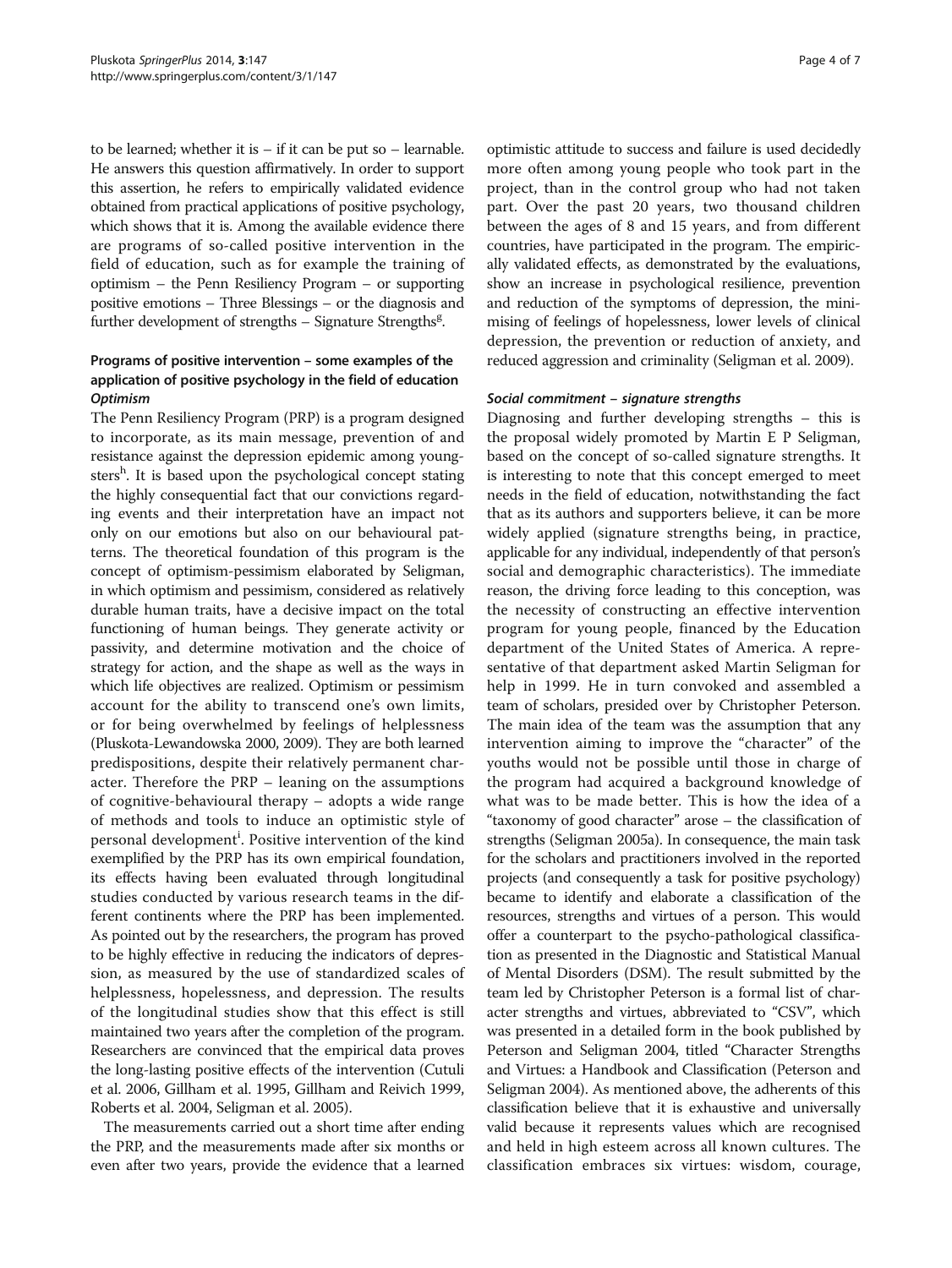humanity, justice, temperance, and transcendence. These six virtues correspond with 24 character strengths composing various individualized structures (hence the name of "signature strengths"), which characterize and spell out the individual traits of each person (Seligman [2005a](#page-6-0)). The intervention of positive psychology, but based upon the concept of signature strengths, differs, according to Seligman, from many prevention and healing procedures in psychology (positive psychology included) inasmuch as it makes use and takes advantage of an individual's inherent personal resources and strengths. The point is to develop virtues and signature strengths by identifying and harnessing them (Seligman [2005a\)](#page-6-0). Furthermore, Seligman argues that an individual should not use too much effort to reduce or eliminate weaknesses, because success in life and emotional satisfaction stem from building and taking advantage of signature strengths, which should therefore be concentrated on. The respective virtues and corresponding strengths should be further developed and increased through selection as well as by undertaking tasks and challenges which consolidate those virtues and strengths. Seligman affirms that this is an additional and important guideline that can be successfully applied in the field of education – in teaching and prevention programs etc.

## Positive emotions – "Three blessings"

Another kind of positive intervention is the "Three Blessings" program for supporting positive emotions. Its theoretical background is the theory of the broaden-and-build function of positive emotions formulated and advanced by Barbara Fredrickson. She succeeded in overcoming the traditional stereotype of thinking that well-being is a result of indicator of prosperity in life. Her argument is that positive emotion is not only a signal of well-being, but also one of the factors determining it, the feeling of happiness being not only an effect of prosperity in life, but also (and perhaps primarily) the basis for prosperity (Fredrickson [1998, 2001\)](#page-6-0). The theory of the broadenand-build function of positive emotions is one of the empirically best-proven concepts in positive psychology. The results of experimental and longitudinal studies support Fredrickson in maintaining that positive affective experiences do not merely signal wellbeing, but also contribute to growth and development (Carr [2009](#page-6-0)) Positive emotions temporarily extend the repertoire of thoughts and patterns of behaviour, and this extension provides the chance for durable personal resources to be accumulated. They in turn enable individual development and transformation by creating positive or adaptive spirals of emotions, cognitive acts and actions. Enrichment of personal resources diminishes vulnerability and as a consequence increases the chances of experiencing even more positive emotions.

Fredrickson calls this mechanism the upward spiral of positive emotions (Fredrickson [2003\)](#page-6-0).

What can be the meaning of the theory of broadenand-build action of positive emotions for education? The results of research into the education of children show that children in a positive frame of mind learn faster. Thanks to positive emotions, their intellectual resources (span of attention, creativity, and intuition) are increased, their social skills (like using or sharing the perspective of others, cooperation, and prosocial attitudes) rise, and their physical fitnesss improves (Fredrickson [1998](#page-6-0)). Positive emotions open up new opportunities and outlooks, fostering the extension of one's range of vision to go beyond the repertoire of tested and habitual thoughts and activities. Overall, the indirect effect of positive emotions is an increase in the resources available to cope with stress. The active intervention project named Three Blessings was conceived as a simple exercise aimed at arousing positive emotions in children by way of a special examination of what had happened in the course of the previous day. The child is expected to recall three things which had happened (the importance of the things not needing to be significant) and which had gone successfully, "smoothly", in that child's opinion. Then the child follows with an explanation and interpretation of the causes for success. Those who are in favour of this kind of exercise point to its good effect, validated by empirical evidence, consisting of an enhanced feeling of happiness lasting for up to six months (Wallis [2005\)](#page-6-0).

#### **Summary**

Positive Psychology enjoys, as hardly any of the new trends in psychology ever did before, a high degree of popularity and spontaneous recognition among numerous scholars and outsiders alike. It is a brilliant example of well-selling (both figuratively and literally) scientific knowledge with multiple aspects: therapeutic (in various forms of therapy), educational, in human resource management, in organizational management, and so on. There are many examples which demonstrate that the findings of positive psychology can be applied practically beyond the immediate domain of psychology. However, this relatively fresh trend of thought is not completely without controversy. It is outside the scope of this article to quote and discuss the criticism attracted by positive psychology. Nevertheless, it should be noted that most of it is constructive.

The rising indicators of depression among young people throughout the world, and their low levels of life satisfaction, referred to even as a "depression epidemic", are for positive psychologists a strong argument in favour of implementing the presented developments in the field of education. Positive education is defined by those psychologists both as an education which improves the teaching of traditional subjects, and as an education for happiness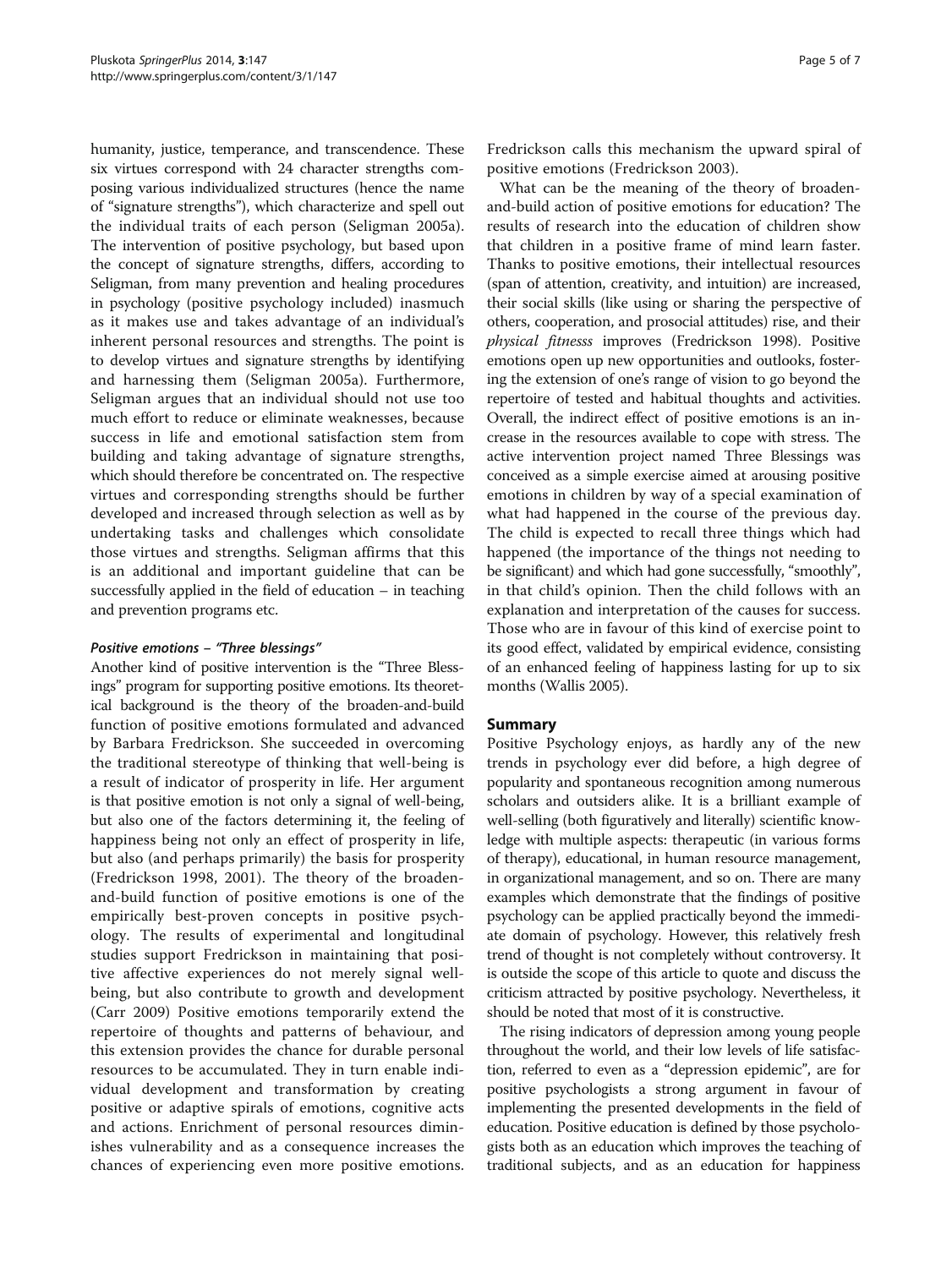also. They consequently maintain that such attributes as psychological resilience, social commitment, and a sense of meaningfulness in life, should be transmitted to children by teaching at school. This would serve as a vehicle to increase satisfaction with life, to help children to learn, and to support them in their own development of creative thinking. School can become a place to enable young people to achieve large-scale development, and increase their personal resources and their mental well-being. School seems to be a perfect place for implementing positive initiatives (prevention and positive therapy) for learning mental well-being – most young people attend schools and spend most of their time at school (even in countries where attendance at elementary school is not obligatory).

#### **Websites**

Authentic Happiness – the homepage of Dr. Martin Seligman, Director of the Positive Psychology Center at the University of Pennsylvania. [http://www.authen](http://www.authentichappiness.sas.upenn.edu/Default.aspx)[tichappiness.sas.upenn.edu/Default.aspx](http://www.authentichappiness.sas.upenn.edu/Default.aspx). Accessed 15 February 2014.

Official website of the Positive Psychology Center at the University of Pennsylvania. [http://www.ppc.sas.upenn.edu/](http://www.ppc.sas.upenn.edu/prplessons.pdf) [prplessons.pdf.](http://www.ppc.sas.upenn.edu/prplessons.pdf) Accessed 01 February 2014.

Official website of the University of Social Sciences and Humanities, [http://www.swps.pl/uczelnia-wroclaw/](http://www.swps.pl/uczelnia-wroclaw/seminarium-seligman/dyskusje-panelowe) [seminarium-seligman/dyskusje-panelowe](http://www.swps.pl/uczelnia-wroclaw/seminarium-seligman/dyskusje-panelowe). Accessed 14 December 2010.

Official website of the World Health Organization. [http://www.who.un.org.pl/aktualnosci.php?news=330&](http://www.who.un.org.pl/aktualnosci.php?news=330&wid=9.pdf) [wid=9.pdf](http://www.who.un.org.pl/aktualnosci.php?news=330&wid=9.pdf). Accessed 14 December 2010.

#### Endnotes

<sup>a</sup> Among others Czapiński [2005,](#page-6-0) Myers [2000,](#page-6-0) Seligman [2005a.](#page-6-0)

<sup>b</sup>Despite the fact that positive psychology has been developing fast and became popular among psychologists it is not well known outside of the field. Therefore the goal of this article is to introduce the positive psychology to the readers that are not experts in the field or are not familiar with this trend at all. Consequently the introduction includes the origin of positive psychology using primarily Seligman's notion of "Positive Psychology". This is due to the fact that Seligman is recognized as one of the founding father of positive psychology who played the crucial role in creating theoretical pillars of the trend. He was also the one who announced the new trend to the world. Moreover the two out of three examples of positive psychological interventions in the education were based on Seligman's concepts. The selection of the examples itself was not random – they have been empirically documented to the great extent and extensively discussed. They are also applied the most often in the education  $field$ 

<sup>c</sup>It should be noted however that the confrontational tone of early publications by Seligman – early in terms of the overall history of positive psychology – can suggest such a division.

<sup>d</sup>This statement is based on the author's own experience in teaching "positive psychology" course at the Nicolaus Copernicus University, Toruń, Poland. Social science students often fail to recognize the difference between the "positive psychology" and "positive thinking" trend. It is also important to point out that the founders of Positive Psychology Center (PPC) at the University of Pennsylvania recognized this confusion among the Internet users interested in "positive psychology" and explained that "Positive psychology is different from positive thinking in three significant ways. First, positive psychology is grounded in empirical and replicable scientific study. Second, positive thinking urges positivity on us for all times and places, but positive psychology does not. Positive psychology recognizes that in spite of the advantages of positive thinking, there are times when negative or realistic thinking is appropriate." [\[http://www.ppc.sas.upenn.edu/faqs.htm](http://www.ppc.sas.upenn.edu/faqs.htm)]. Kendra Cherry who specializes in making psychology more understandable for students, uses a similar approach. She is the author of the Everything Psychology Book (Cherry [2010](#page-6-0)). Despite the fact that the literature and the Internet resources on the subject include many similar clarifications, there are still many instances of mistaking "positive psychology" for "positive thinking" trend.

Seligman speaks in this context about the intellectual legacy of Darwinism, Marxism, Freudianism, all of which he describes as dogmas (Intellectual Dogma Background) which treat the individual as a slave of genes and class, as a wage slave, or as a slave of one's own psychic past related to sexuality and aggression (Seligman [2010\)](#page-6-0).

f Quoted from the presentation held by Seligman during the Symposium Positive Psychology with Prof. dr. Seligman, Seligman Europe 2010, Wroclaw, Poland.; 3rd of July 2010 (Seligman [2010\)](#page-6-0).

<sup>g</sup>More information on the subject of those programs can be found in the website pages of the Positive Psychology Center – <http://www.ppc.sas.upenn.edu/index.html>, in the pages of "Authentic Happiness" [http://www.authenti](http://www.authentichappiness.sas.upenn.edu/Default.asnx)[chappiness.sas.upenn.edu/Default.asnx](http://www.authentichappiness.sas.upenn.edu/Default.asnx) as well as in the publications: Cutuli et al. [2006](#page-6-0), Gillham et al. [1995](#page-6-0), Gillham and Reivich [1999,](#page-6-0) Jaycox et al. [1994](#page-6-0), Roberts et al. [2004,](#page-6-0) Seligman et al. [2005](#page-6-0), Seligman et al. [2009](#page-6-0), Shimai et al. [2006](#page-6-0), Zubernis et al. [1999.](#page-6-0)

hSeligman reports replications of the program to involve 3000 children before 2010 (Seligman [2010\)](#page-6-0). <sup>i</sup>

Among those methods, tools, and techniques are the following forms: role-playing, short stories, animated cartoons, all of which provide the possibility of gaining an